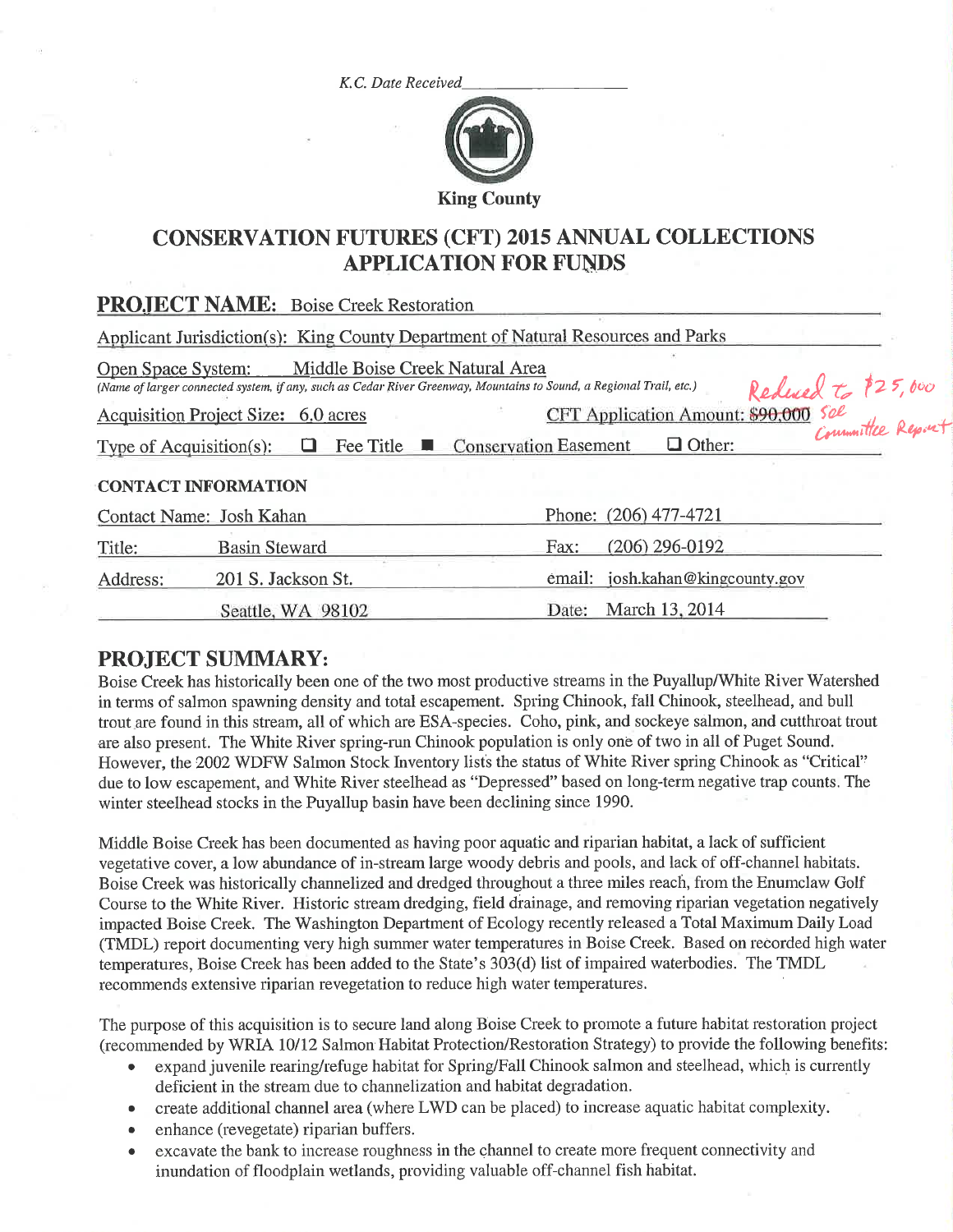### 1. OPEN SPACE RESOURCES

Please review the attached evaluation criteria. For the **proposed acquisition parcel(s)**, please (1) mark only those criteria that apply, and (2) thoroughly, yet succinctly describe in the space below how the proposed acquisition satisfies each marked criteria.

- $\blacksquare$  A. Wildlife habitat or rare plant reserve
- **R** B. Salmon habitat and aquatic resources
- $\blacksquare$  C. Scenic resources
- $\blacksquare$  D. Community separator

 $\Box$  E. Historic/cultural resources

 $\Box$  F. Urban passive-use natural area/greenbelt

- G. Park/open space or natural corridor addition
- $\Box$  H. Passive recreation opportunity/unmet

A. Wildlife habitat or rare plant reserve: Wildlife present within this reach of Boise Creek includes elk (Mt. Rainier Elk Herd, White River Unit), one of 10 formally monitored elk herds in the state. Other wildlife species included river otter, mink, marsh hawks, osprey, red tailed hawks, bald eagles, herons, coyote, waterfowl and songbirds.

B. Salmon habitat and aquatic resources: The Boise Creek Rapid Rural Reconnaissance Report (KC 2004) determined that historic realignment and channelization of Boise Creek reduced floodplain and wetland areas, limiting landscape area available for floodwater. Streamside riparian habitats are degraded with narrow or nonexistent vegetative buffers. Aquatic habitat is minimal with a low abundance of large wood and pool habitat, lack of overhanging cover and off-channel or channel margin habitats. The restoration proposal associated with this acquisition is consistent with the WRIA 10/12 Salmon Habitat Protection and Restoration Strategy (WRIA 10/12 2008). This plan identifies protection/restoration of habitat diversity through channel improvements, riparian revegetation, and LWD placement in Boise Creek as a near-term high-priority action that will be most effective in improving conditions necessary to support salmon in WRIA 10/12. Ecosystem Diagnosis/Treatment analysis identified Boise Creek restoration as part of a suite of actions below Mud Mountain Dam that would foster a biological response in Viable Salmonid Population parameters of productivity, capacity, and life history diversity for White River Chinook. This effort noted that White R. tributaries including Boise Creek suffer from low quantities of LWD and poor riparian function. This proposal will also help meet goals in the Puget Sound Salmon Recovery Plan (NMFS 2007). Salmon use of Boise Creek is likely limited by high water temperatures, per the KC Streams Water Quality Index Study (KC 2009) and Puyallup River TMDL (WDOE 2011). Constructing restoration/ projects adjacent to the stream will improve degraded habitat and water quality.

C. Scenic resources: The properties provide views of Pinnacle Peak Park, Boise Creek, the Cascade foothills and adjacent farm lands. This area is one of the most scenic areas in King County.

D. Community separator: The Boise Creek property is near the southern boundary of Enumclaw's Urban Growth Area (UGA) and this rural area has historically served as a buffer to the City's growth. Preserving this area would further differentiate the regional boundary between urban Enumclaw and rural King County.

G. Park/open space, or natural corridor addition: The property identified in this grant is near the Pinnacle Peak Natural Area, managed by the King County Parks Division as passive open space.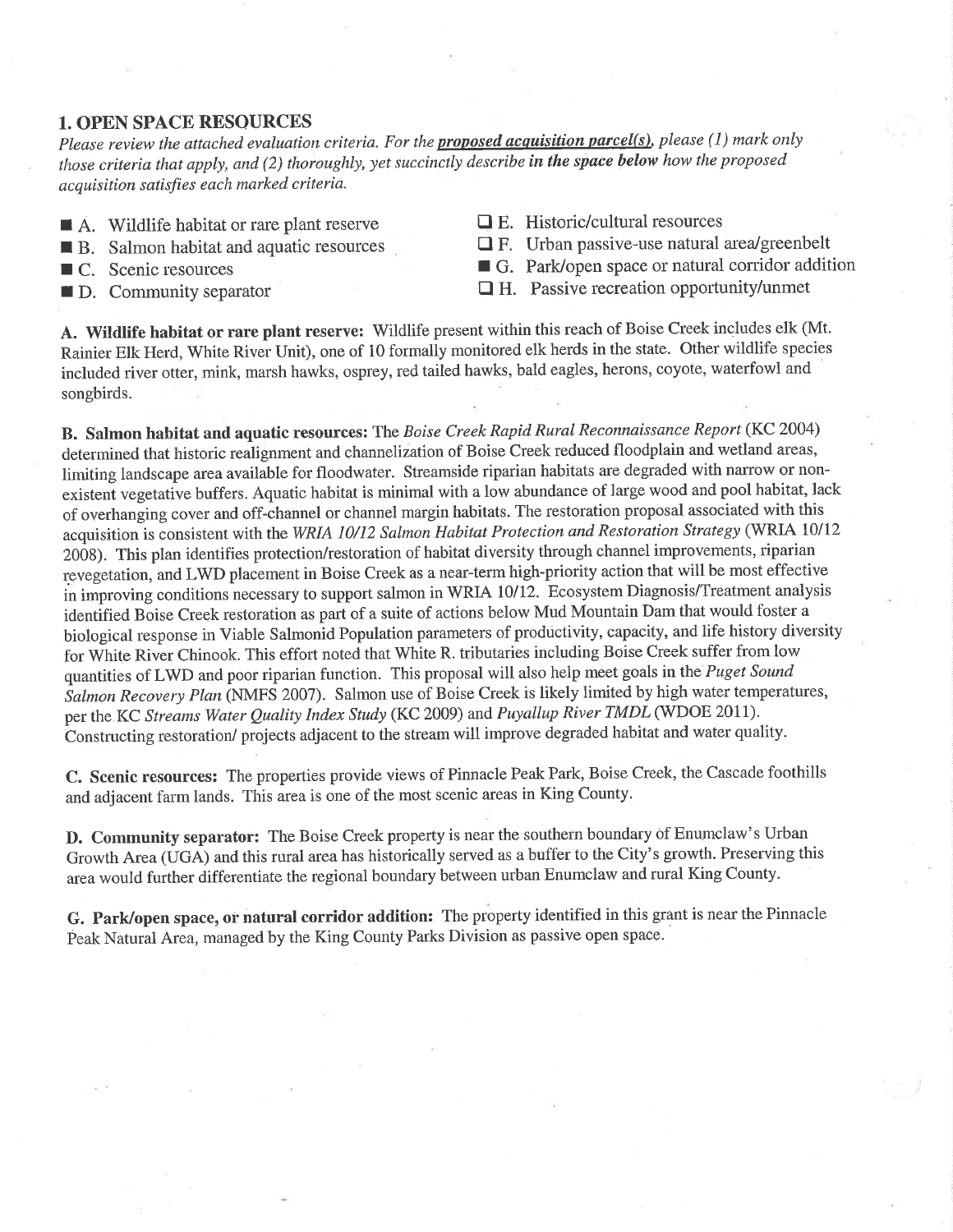## 2. ADDITIONAL FACTORS

For the proposed acquisition parcel(s), please (1) mark all criteria that apply, and (2) thoroughly, yet succinctly describe in the space below how the proposed acquisition satisfies each marked criteria.

- A. Educational/interpretive opportunity
- $\Box$  B. Threat of loss of open space resources
- $\Box$  B. Threat of loss of open space resources<br> $\Box$  C. Ownership complexity/willing seller(s)/ownership interest proposed
- $\square$  D. Partnerships Describe any public or private partnerships that will enhance this project:
- $\Box$  D. Partnerships Describe any public or private partnerships that will enhance this project:<br> $\Box$  E. Is the property identified in an adopted park, open space, comprehensive, or community plan?
- □ F. Transferable Development Credits (TDC) participation

A. Educational/interpretive opportunity: If acquired, these degraded properties would be extensively restored. Restored lands create opportunities for King County Staff to interact with adjacent landowners increases the potential to work with other community members to protect and enhance their properties.

C. Feasibility: ownership complexity/willing seller(s)/community support: The landowner is willing to negotiate the sale of a conservation easement.

E. Is the property identified in an adopted comprehensive plan, park open space, habitat, cultural resource or community plan?: Yes. Support for this proposal can be found in the following documents:

- **•** Boise Creek Rapid Rural Reconnaissance Report (KC 2004)
- WRIA 10/12 Salmon Habitat Protection and Restoration Strategy (WRIA 10/12 2008)
- .. Puget Sound Salmon Recovery P/an (NMFS 2007)
- . Ecological Preservation Priorities in the White River Sub-basin (KC 2009)
- Streams Water Quality Index Study (KC 2009)
- Puyallup River TMDL (WDOE 2011)

### 3. STEWARDSHIP AND MAINTENANCE

How will the property be stewarded and maintained? Does the property lend itself to volunteer stewardship opportunities? How will ongoing stewardship and maintenance efforts be funded?

Agency Participation - The maintenance and stewardship of these parcels will be the responsibility of KC DNRP. Stewardship of these sites will be a partnership between KC staff and community stewardship groups and volunteers. The three natural areas are currently managed exclusively for natural resource protection; the addition of these parcels to the KC natural area system would not change the management objectives of the natural areas or of the acquired parcel. However, the site management plan would be amended to include acquired parcels,

Monitoring and Maintenance - Baseline monitoring will be conducted immediately after property acquisition and include a site inventory. This information will provide a foundation for a site management plan, which will guide long-term monitoring, maintenance, restoration, and overall management. Monitoring and maintenance will be accomplished through volunteer work parties, paid staff, and contract crews. Adaptive management will be implemented to respond to other challenges observed through monitoring.

Signage. Inspection and Enforcement - Like all public land, these parcels have the potential to become illegal dumping areas and may draw partygoers or transients. However, these particular parcels have a fairly low risk of this happening because of distance from urban areas and lack of access. Signage would be placed at the site and regular patk inspections would be conducted to discourage misuse. KC staff works closely with the KC Sheriff's Department to ensure enforcement of County Park System Codes.

Volunteers - The Middle Green River Coalition Board of Directors recently supported the "adoption" of the Boise Creek sub-basin.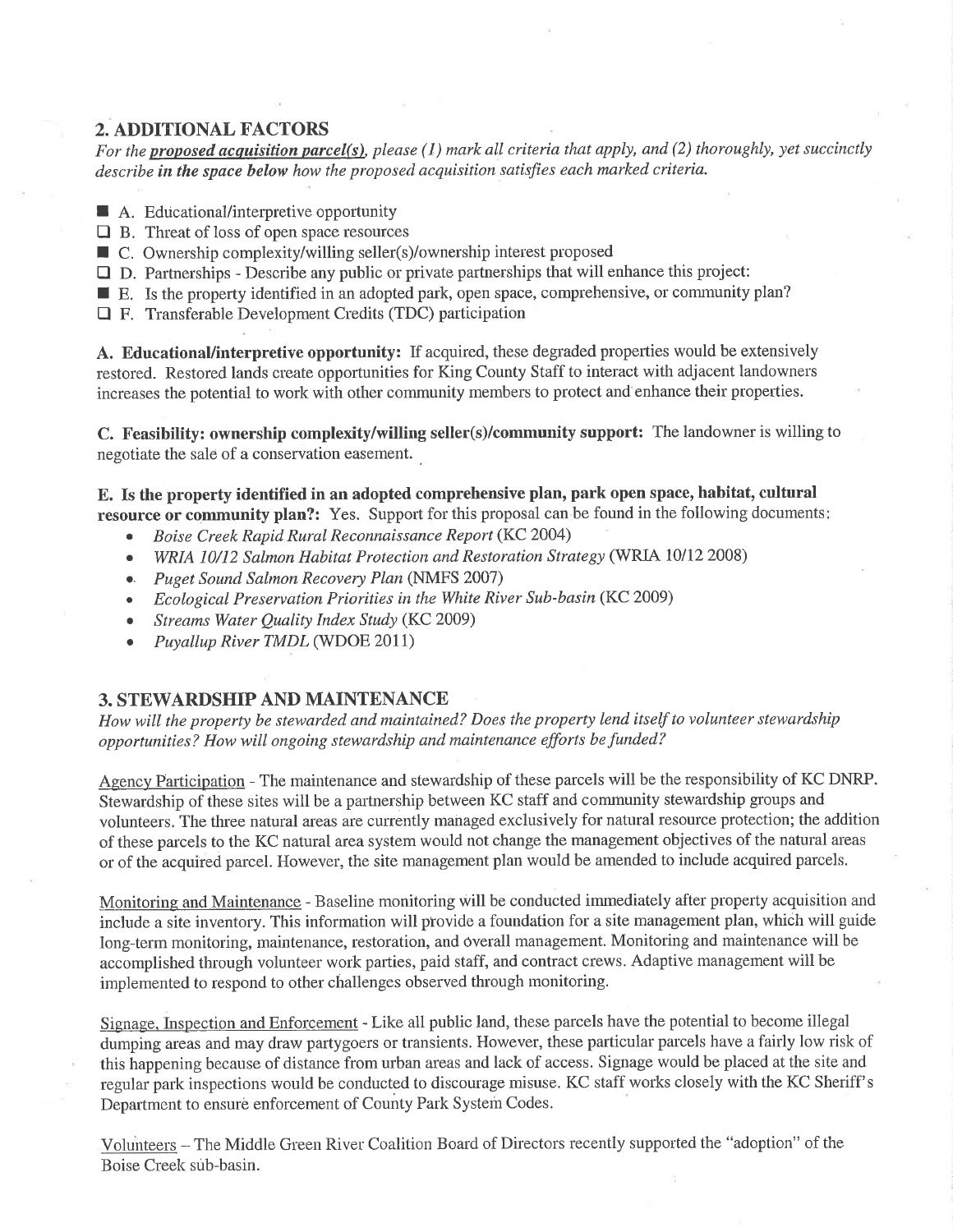Trails - KC DNRP will develop a trails plan if one is considered appropriate on-site. Any trails that are constructed would be "soft" and consistent with the primary use of the site as an undeveloped natural area. Trail maintenance would be accomplished by KC staff and volunteers.

## 4. PROJECT BUDGET

| <b>TOTAL CFT APPLICATION AMOUNT*</b> |  |
|--------------------------------------|--|
|                                      |  |

#### Estimation of property value:

Briefly describe how land values have been estimated, i.e. appraisal, property tax assessment, asking price, letter of value or other means.

Budget estimates were correlated through market value comparison in KC appraisal files of comparable properties with similar site influences, and would be confirmed by appraisal prior to acquisition.

| <b>ESTIMATED PROJECT COSTS (dollars)</b>               |           |  |  |
|--------------------------------------------------------|-----------|--|--|
| Total property interest value                          | \$152,000 |  |  |
| Title and appraisal work                               | \$5,000   |  |  |
| Closing, fees, taxes                                   | \$5,000   |  |  |
| Relocation                                             |           |  |  |
| Hazardous waste reports                                | \$3,000   |  |  |
| Directly related staff, administration and legal costs | \$15,000  |  |  |
| <b>Total Project Costs (CFT and other funds)</b>       | \$180,000 |  |  |

| <b>MATCHING FUNDS SOURCES</b>      | Date Expended or | Match Funds Expended or |
|------------------------------------|------------------|-------------------------|
|                                    | Committed        | Committed               |
| Coordinated Watershed Management   |                  | \$90,000                |
| Program                            |                  |                         |
| <b>Total Matching Funds</b>        |                  | \$90,000                |
| (Based on 2-year requirement)      |                  |                         |
| Unidentified Remaining Match Need: |                  | <b>NA</b>               |
|                                    |                  |                         |

#### Unidentifîed remaining match need

Please discuss briefly how the unidentified remaining match need above will be met:

No additional matching funds are needed if 2014 Parks Levy funds are available.

### 5. IN-KIND CONTRIBUTIONS FROM PARTNERSHIPS

| <b>Brief Activity Description</b> | <b>Dollar Value of</b> | <b>Status</b>        | <b>Activity Date Range</b>    |
|-----------------------------------|------------------------|----------------------|-------------------------------|
|                                   | In-kind                | (Completed, or       | (When was activity completed? |
|                                   | <b>Contribution</b>    | Proposed in future?) | Or, date proposed in future)  |
| Middle Green River Coalition      | \$5,000                | Proposed             | Ongoing                       |
| <b>TOTAL</b>                      | \$5,000                |                      |                               |